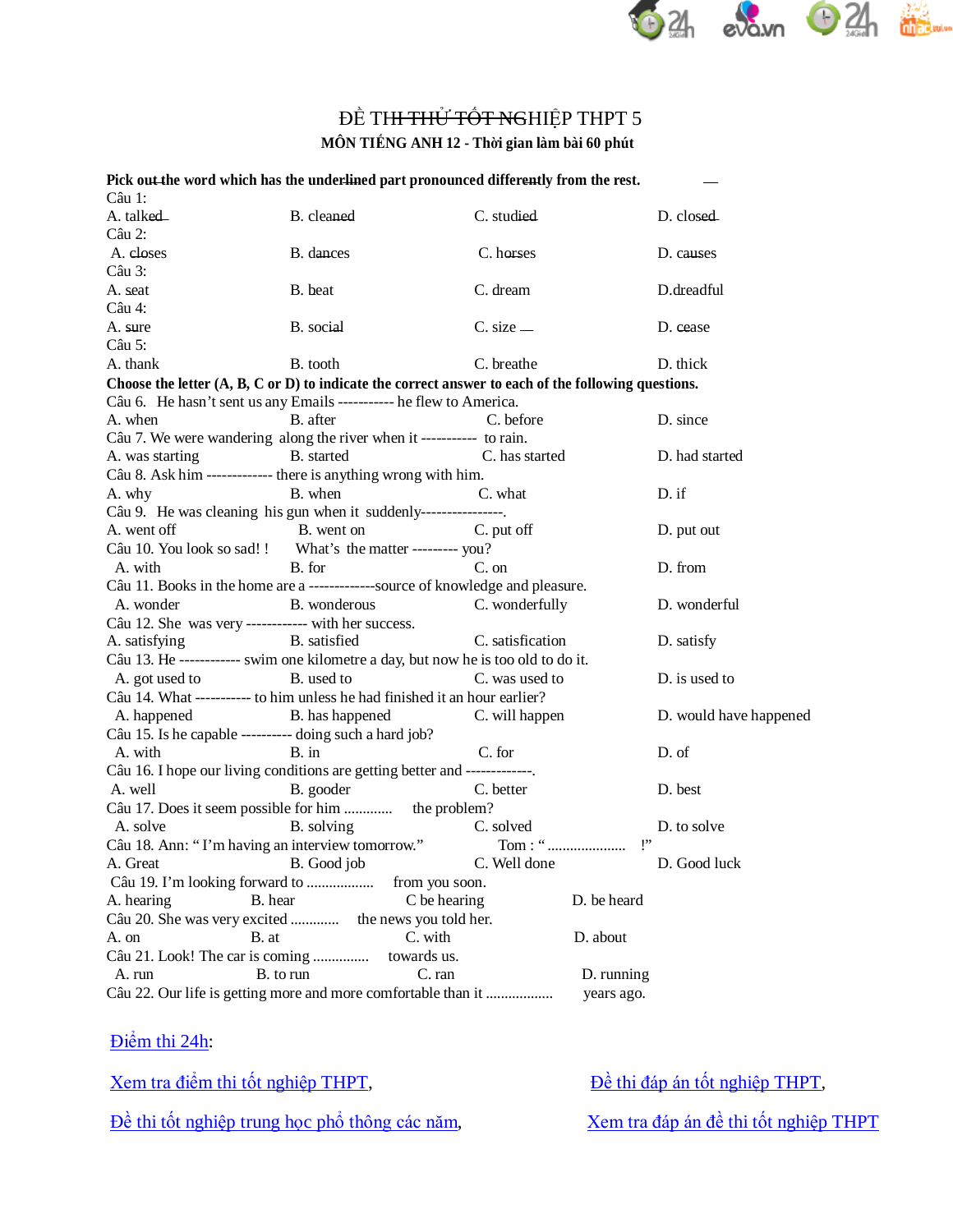

1

| A. did                                                                   | B. was                                                                             |                             | D. used to be                     |  |  |  |  |
|--------------------------------------------------------------------------|------------------------------------------------------------------------------------|-----------------------------|-----------------------------------|--|--|--|--|
|                                                                          | Câu 23. Do you remember the place                                                  | we two visited 3 years ago? |                                   |  |  |  |  |
| A. where                                                                 | B. in which                                                                        | C. at which                 | D. which                          |  |  |  |  |
|                                                                          | Câu 24. Sorry, I can't afford it. I have                                           | money left.                 |                                   |  |  |  |  |
| A. a little                                                              | B. much                                                                            | C. little                   | D. few                            |  |  |  |  |
|                                                                          |                                                                                    | this plan for eight months. |                                   |  |  |  |  |
|                                                                          | A. will have carried out B. will carry out C. are carrying out D. have carried out |                             |                                   |  |  |  |  |
| Câu 26.  the fact that we are short of money, the project will go ahead. |                                                                                    |                             |                                   |  |  |  |  |
| A. In spite                                                              | B. Although                                                                        | C. Despite of               | D. Despite Câu 27. What makes you |  |  |  |  |
| to become a famous violinist?                                            |                                                                                    |                             |                                   |  |  |  |  |
| A. to want                                                               | B. wanted                                                                          | C. want                     | D. will want                      |  |  |  |  |
|                                                                          |                                                                                    |                             |                                   |  |  |  |  |

Điể[m thi 24h:](http://diemthi.24h.com.vn/dap-an-de-thi-thpt/) [Xem tra điể](http://diemthi.24h.com.vn/diem-thi-tot-nghiep-thpt/)m thi tốt nghiệp THPT,<br> $\frac{\partial}{\partial t}$  [thi đáp án tố](http://diemthi.24h.com.vn/dap-an-de-thi-thpt/)t nghiệp THPT,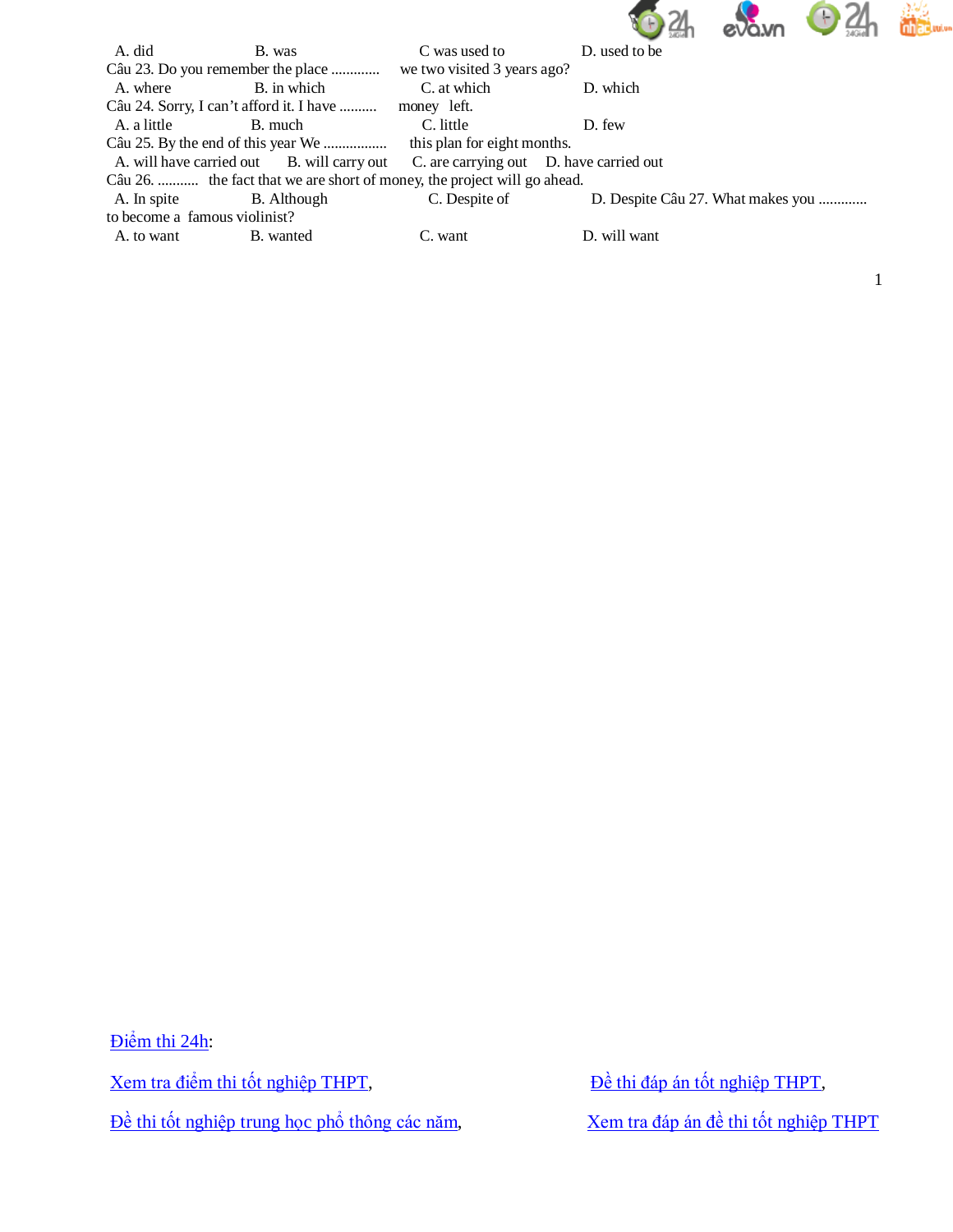

|                                               | Câu 28. I don't think you are telling  lie. |                                                                                 |          |  |  |  |  |  |
|-----------------------------------------------|---------------------------------------------|---------------------------------------------------------------------------------|----------|--|--|--|--|--|
| - A. a                                        | $B.\emptyset$                               | C. an                                                                           | D. the   |  |  |  |  |  |
|                                               | Câu 29. He  me whether I agreed with him.   |                                                                                 |          |  |  |  |  |  |
| A. wondered                                   | B. told                                     | C. said                                                                         | D. asked |  |  |  |  |  |
| Câu 30. The climate is getting less and  hot. |                                             |                                                                                 |          |  |  |  |  |  |
| A. much                                       | B. so                                       | C. more                                                                         | D. less. |  |  |  |  |  |
|                                               |                                             | $\alpha$ . The contract of the contract of $\alpha$ is the contract of $\alpha$ |          |  |  |  |  |  |

Choose the best option to fill in every blank in the following passage

Work Preparation will help you (31)....... you have a health condition or a disability and you are returning to work after a long time (32)........... sick or unemployed. Work Preparation is (33)........... to suit you. The programme you need. It can help you overcome any barriers (35).......... may last a few days or weeks depending on (34)........... you from finding employment. It can also provide work experience and help you identify work that is most suitable for you. If you are returning to work and would like to increase your confidence, or would like to update your skills or learn new skills, then this programme is for you.

|                | $C\hat{a}u$ 31. A. when | B. if       | C. becausse  | D. so that   |
|----------------|-------------------------|-------------|--------------|--------------|
| Câu 32. A. of  |                         | B. off      | C. on        | D. for       |
|                | Câu 33. A. tailor       | B. tailored | C. tailoring | D. to tailor |
| Câu 34. A. who |                         | B. where    | C. whom      | D. what      |
|                | Câu 35. A. stopping     | B. stop     | C. to stop   | D. stopped   |
|                |                         |             |              |              |

Read the passage and make the best choice:

From our start in 1961, WWF has worked to protect endangered species. We're ensuring that the world our children inherit will be home to elephants, tigers, giant pandas, whales and other wildlife species, as well as people. WWF safeguards hundreds of species around the world, but we focus special attention on our flagship species: giant pandas, tigers, polar bears, endangered whales and dolphins, rhinos, elephants, marine turtles and great apes. These species not only need special measures and extra protection in order to survive, they also serve as umbrella species: helping them helps numerous other species that live in the same habitats.

WWF and its partners have a number of projects around the world to reduce Human-Wildlife Conflict and improve the livelihoods of the people affected.

In addition to our flagship animals, we work to protect numerous species in peril around the world that live within our priority ecoregions. Large predators like snow leopards and grizzly bears, migratory species like whooping cranes and songbirds, and a host of other species facing threats also benefit from WWF's conservation efforts. Our wildlife trade experts at TRAFFIC work to ensure that trade in wildlife products doesn't harm a species, while also fighting against illegal and unsustainable trade.

 $\Gamma$  group

contact your nearest regional centre.

 $\Lambda$  society R organization

| <b>TY.</b> SUCILLY        | $\mu$ , organization                                                            | $\mathcal{L}$ . grup                   | $\nu$ . univii |
|---------------------------|---------------------------------------------------------------------------------|----------------------------------------|----------------|
|                           |                                                                                 |                                        |                |
| A, all animals everywhere |                                                                                 | B. giant pandas and endangered species |                |
| C. wildlife in general    |                                                                                 | D. flagship species                    |                |
|                           | Câu 38. WWF and its parteners also carry out some projects to                   |                                        |                |
|                           | A cut down human, wildlife conflicts and improve livelihoods of people affected |                                        |                |

A. cut down human-wildlife conflicts and improve livelihoods of people affected.

B. increase human-wildlife conflicts and improve livelihoods of people affected. C. help human-wildlife conflicts and improve livelihoods of people affected.

D. react human-wildlife conflicts and improve livelihoods of people affected.

Câu 39. WWF protects not only flagship animals but also..............

A. all other species in peril

C. wildlife

B. endandered species D. some other species

 $D$  union

Điệm thi 24h:

Xem tra điểm thi tốt nghiệp THPT,

Đề thi đáp án tốt nghiệp THPT,

Đề thi tốt nghiệp trung học phổ thông các năm,

Xem tra đáp án đề thi tốt nghiệp THPT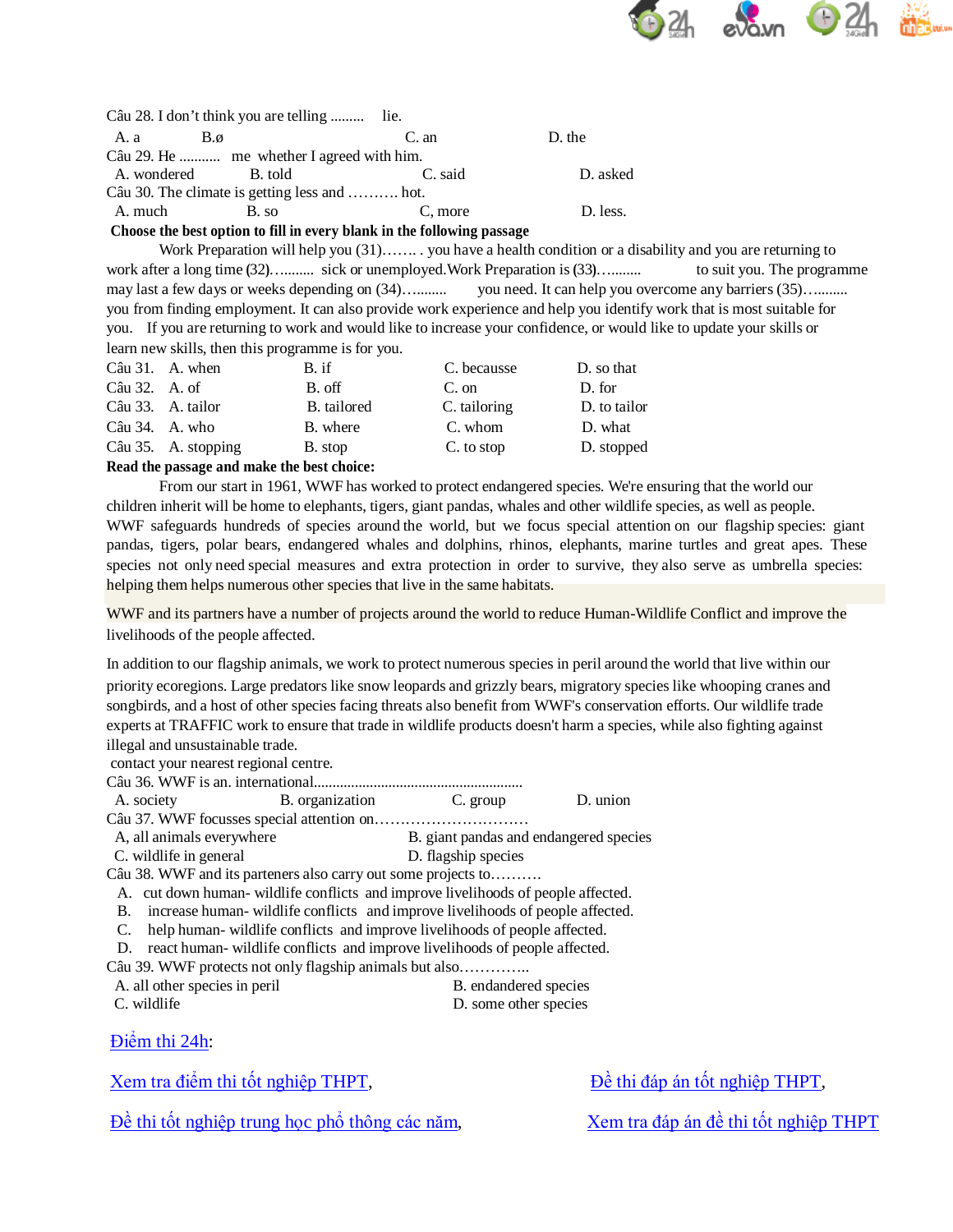

| B. to do harm to a species.                              |  |  |  |  |  |  |  |  |
|----------------------------------------------------------|--|--|--|--|--|--|--|--|
| D. to do legal and unsustainable trade.                  |  |  |  |  |  |  |  |  |
| Choose the best option to comple the following sentences |  |  |  |  |  |  |  |  |
|                                                          |  |  |  |  |  |  |  |  |
| B, how to make a cake                                    |  |  |  |  |  |  |  |  |
| D. who to make a cake                                    |  |  |  |  |  |  |  |  |
|                                                          |  |  |  |  |  |  |  |  |
| B. from who you borrow this bike                         |  |  |  |  |  |  |  |  |
| D. from that you borrow this bike                        |  |  |  |  |  |  |  |  |
|                                                          |  |  |  |  |  |  |  |  |

Điể[m thi 24h:](http://diemthi.24h.com.vn/dap-an-de-thi-thpt/) [Xem tra điể](http://diemthi.24h.com.vn/diem-thi-tot-nghiep-thpt/)m thi tốt nghiệp THPT,<br> $\frac{\partial}{\partial t}$  [thi đáp án tố](http://diemthi.24h.com.vn/dap-an-de-thi-thpt/)t nghiệp THPT,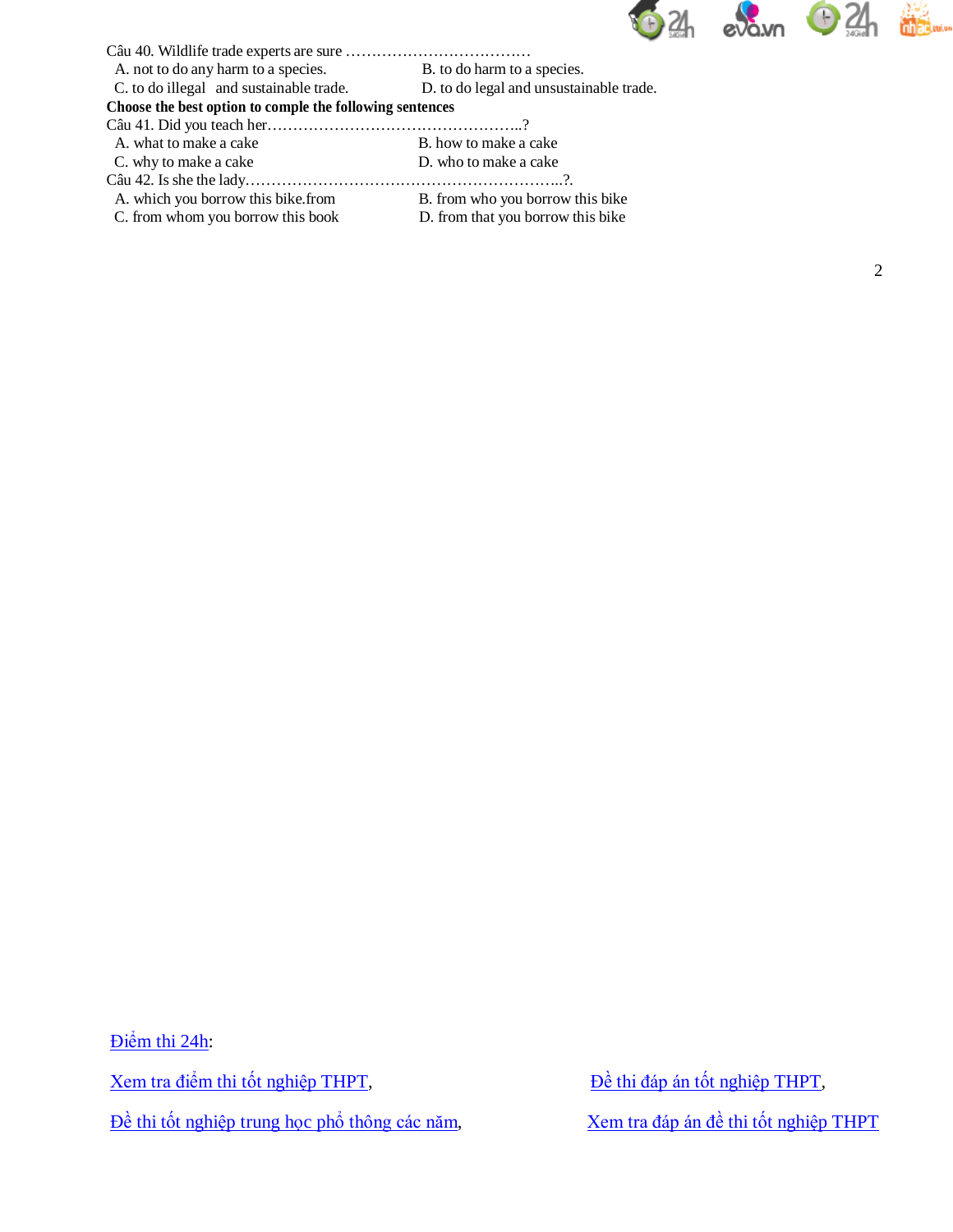

| A. The plane had already taken off. |                           |                |                                                                                   |               |     | B. the plane has already taken off. |                                                   |     |                 |     |     |     |     |
|-------------------------------------|---------------------------|----------------|-----------------------------------------------------------------------------------|---------------|-----|-------------------------------------|---------------------------------------------------|-----|-----------------|-----|-----|-----|-----|
| C. the plane takes off,             |                           |                |                                                                                   |               |     |                                     | D. the plane will take off.                       |     |                 |     |     |     |     |
|                                     |                           |                |                                                                                   |               |     |                                     |                                                   |     |                 |     |     |     |     |
|                                     | A. if he had worked hard. |                |                                                                                   |               |     | B. if he worked hard.               |                                                   |     |                 |     |     |     |     |
|                                     | C. unless he worked hard. |                |                                                                                   |               |     |                                     | D. unless he hadn't worked hard.                  |     |                 |     |     |     |     |
|                                     |                           |                |                                                                                   |               |     |                                     |                                                   |     |                 |     |     |     |     |
|                                     |                           |                | A in spite of she tried her best.                                                 |               |     |                                     | B. despite she tried her best.                    |     |                 |     |     |     |     |
|                                     |                           |                | C. though she didn't try her best.                                                |               |     |                                     | -D. in spite of the fact that she tried her best. |     |                 |     |     |     |     |
|                                     |                           |                | Mark the letter A,B,C or D to show the underlined part that needs correction.     |               |     |                                     |                                                   |     |                 |     |     |     |     |
|                                     |                           |                | Câu 46.: That is such a fantastically story that everybody would like to read it. |               |     |                                     |                                                   |     |                 |     |     |     |     |
|                                     |                           | A              | <sub>B</sub>                                                                      |               |     |                                     |                                                   |     |                 |     |     |     |     |
|                                     |                           |                | Câu 47: It is difficult knowing how many elephants once lived in the continent.   |               |     |                                     |                                                   |     |                 |     |     |     |     |
|                                     |                           |                | A                                                                                 | B             |     |                                     | C                                                 |     | D               |     |     |     |     |
|                                     |                           |                | Câu 48. The WWF workers have devoted all their lives to protect all animals.      |               |     |                                     |                                                   |     |                 |     |     |     |     |
|                                     |                           |                | A                                                                                 |               | B   |                                     |                                                   |     | D               |     |     |     |     |
|                                     |                           |                | Câu 49. The more busier he is, the less often he meets his friends.               |               |     |                                     |                                                   |     |                 |     |     |     |     |
|                                     |                           | $\overline{A}$ | <sub>B</sub>                                                                      | $\mathcal{C}$ |     | D                                   |                                                   |     |                 |     |     |     |     |
|                                     |                           |                | Câu 50. The thieves capturing by the police declared not to be guilty.            |               |     |                                     |                                                   |     |                 |     |     |     |     |
|                                     |                           | A              | B                                                                                 | C             |     |                                     | D                                                 |     |                 |     |     |     |     |
| ĐÁP ÁN:                             |                           |                |                                                                                   |               |     |                                     |                                                   |     |                 |     |     |     |     |
| 1A                                  | 2A                        | 3D             | 4A                                                                                | 5C            | 6D  | 7B                                  | 8D                                                | 9A  | 10A             | 11D | 12B | 13B |     |
| 14D                                 | 15D                       | 16C            | 17D                                                                               | 18D           | 19A | 20B                                 | 21 <sub>D</sub>                                   | 22D | 23D             | 24C | 25A | 26D | 27C |
| 28A                                 | 29D                       | 30D            | 31 <sub>B</sub>                                                                   | 32B           | 33B | 34D                                 | 35A                                               | 36B | 37 <sub>D</sub> | 38A | 39A | 40A | 41B |
| 42C                                 | 43A                       | 44 A           | 45D                                                                               | 46B           | 47A | 48C                                 | 49A                                               | 50B |                 |     |     |     |     |

Điể[m thi 24h:](http://diemthi.24h.com.vn/dap-an-de-thi-thpt/)

[Xem tra điể](http://diemthi.24h.com.vn/diem-thi-tot-nghiep-thpt/)m thi tốt nghiệp THPT,<br> $\frac{\partial}{\partial t}$  [thi đáp án tố](http://diemthi.24h.com.vn/dap-an-de-thi-thpt/)t nghiệp THPT,